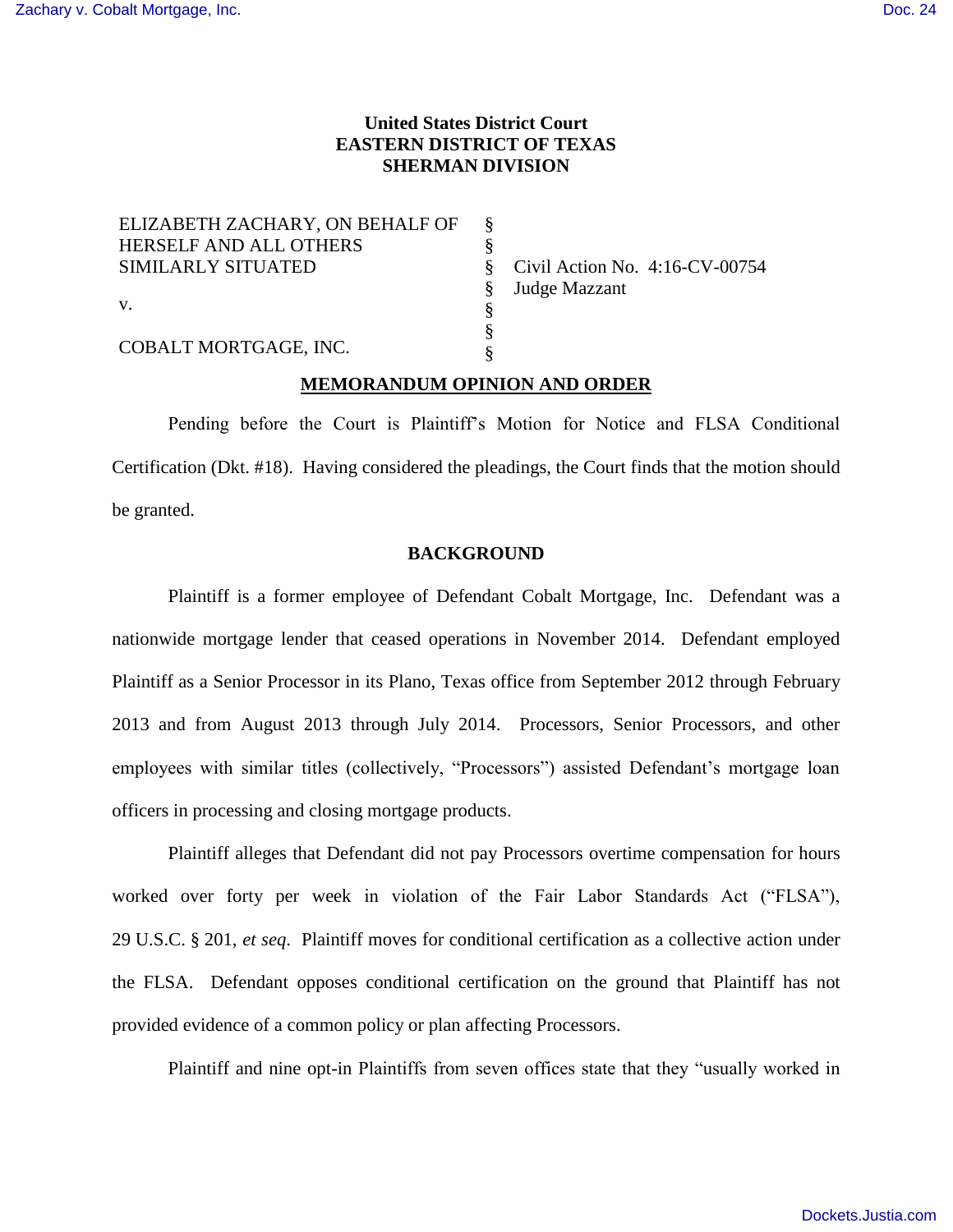excess of forty (40) hours per workweek" and that Defendant did not pay them overtime for these excess hours. Plaintiff and opt-in Plaintiffs further allege that their managers discouraged them from reporting overtime hours and told them not to report overtime hours. Plaintiff and opt-in Plaintiffs state that their managers knew they were not fully reporting all of their hours.

Defendant classified Processors as non-exempt, hourly employees under the FLSA. Defendant concedes that Processors had the same job descriptions and generally shared common job duties. Defendant argues that it did not have a company-wide policy or practice of requiring Processors to work overtime off the clock and did not permit non-exempt employees to work off the clock. Defendant states it required non-exempt employees to report all time worked in its timekeeping software. According to Defendant, it paid non-exempt employees overtime when required by law, regardless of whether it had authorized employees to work overtime. Defendant's timekeeping records indicate that it paid Plaintiff and five opt-in Plaintiffs overtime from September 2013 to November 2014.

Plaintiff further alleges that Defendant failed to include non-discretionary bonuses in Processors' regular rate of pay for overtime calculations. Defendant concedes that it did not include non-discretionary bonuses in Processors' regular rates of pay and does not oppose conditional certification of the bonus collective groups.

On December 8, 2016, Plaintiff filed the pending Motion for Notice and FLSA Conditional Certification (Dkt. #18). On January 17, 2017, Defendant filed a response (Dkt. #20). On January 31, 2017, Plaintiff filed a reply (Dkt. #21). Defendant filed a sur-reply on February 3, 2017 (Dkt. #22).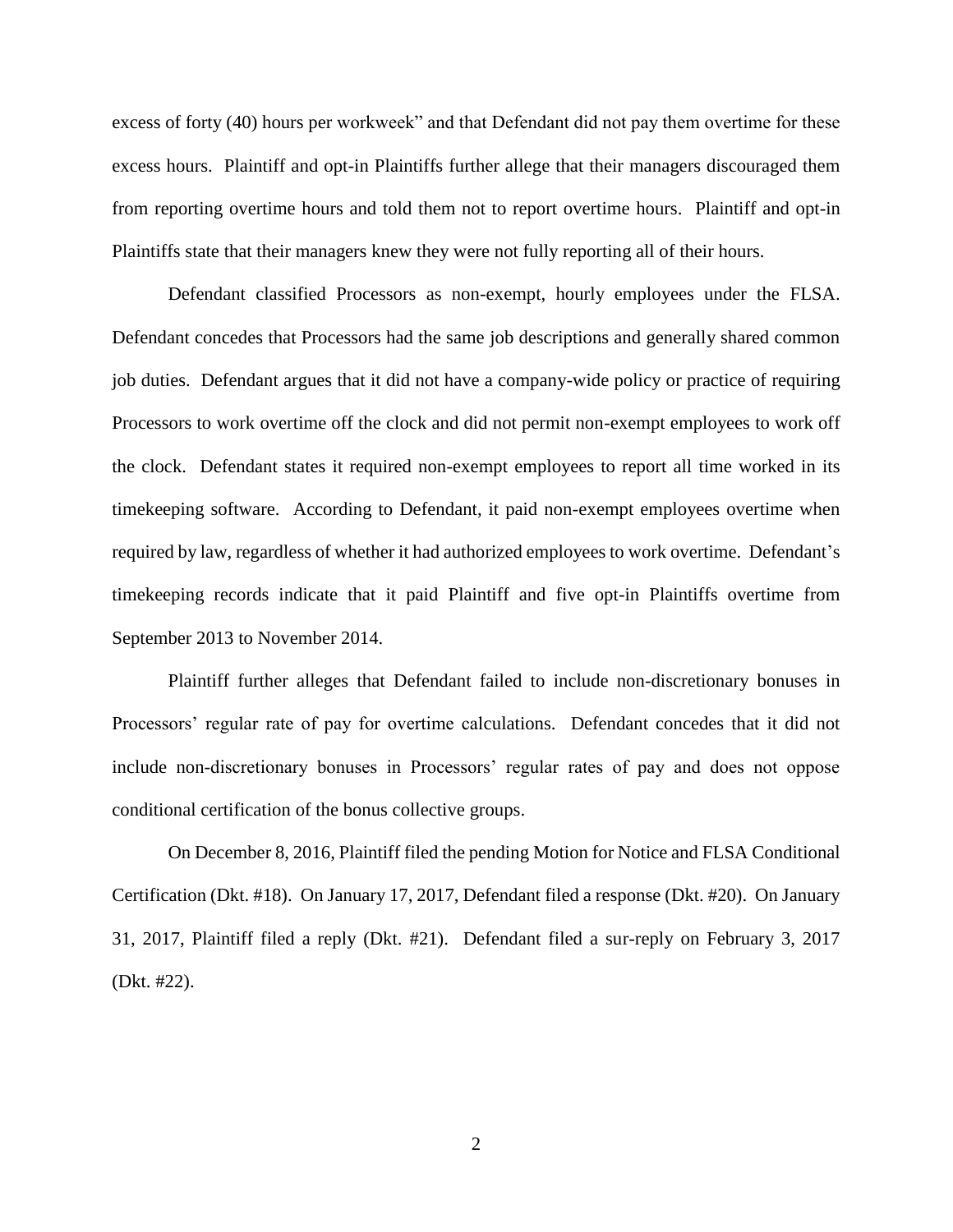### **LEGAL STANDARD**

The FLSA requires covered employers to compensate nonexempt employees at overtime rates for time worked in excess of statutorily defined maximum hours. 29 U.S.C. § 207(a). Section 216(b) of the FLSA gives employees the right to bring an action on behalf of themselves, as well as "other employees similarly situated" for violations of the FLSA. 29 U.S.C. § 216(b). "Under § 216(b), district courts have the discretionary power to conditionally certify collective actions and authorize notice to potential class members." *Tice v. AOC Senior Home Health Corp.*, 826 F. Supp. 2d 990, 994 (E.D. Tex. 2011).

While the Fifth Circuit has not specifically addressed the meaning of "similarly situated" in this context, "[t]wo approaches are used by courts to determine whether collective treatment under § 216(b) is appropriate: (1) the two-stage class certification set forth in *Lusardi v. Xerox, Corp.*, 118 F.R.D. 351 (D. N.J. 1987); and (2) the 'Spurious Class Action' method outlined in *Shushan v. Univ. of Colorado*, 132 F.R.D. 263 (D. Colo. 1990)." *Cripe v. Denison Glass Mirror, Inc.*, No. 4:11-CV-224, 2012 WL 947455, at \*3 (E.D. Tex. Jan 27, 2012) *report and recommendation adopted*, 2012 WL 947362 (E.D. Tex. Mar. 20, 2012); *Villatoro v. Kim Son Rest, L.P.*, 286 F. Supp. 2d 807, 809 (S.D. Tex. 2003). "The *Lusardi* two-stage approach is the prevailing standard among federal courts." *Tice*, 826 F. Supp. 2d at 994 (citations omitted). This Court has applied the *Lusardi* approach in a number of other cases. *See Halleen v. Belk, Inc.*, No. 4:16-CV-00055, 2016 WL 5118646, at \*2 (E.D. Tex. Sept. 21, 2016); *Miranda v. Mahard Egg Farm, Inc.*, No. 4:15-CV-406, 2016 WL 1704861, at \*1 (E.D. Tex. Apr. 28, 2016); *Stier v. Great Plains Nat'l Bank*, No. 4:15-CV-519, 2016 WL 1572194, at \*1 (E.D. Tex. Apr. 19, 2016). As such, the Court will apply the *Lusardi* approach in this case.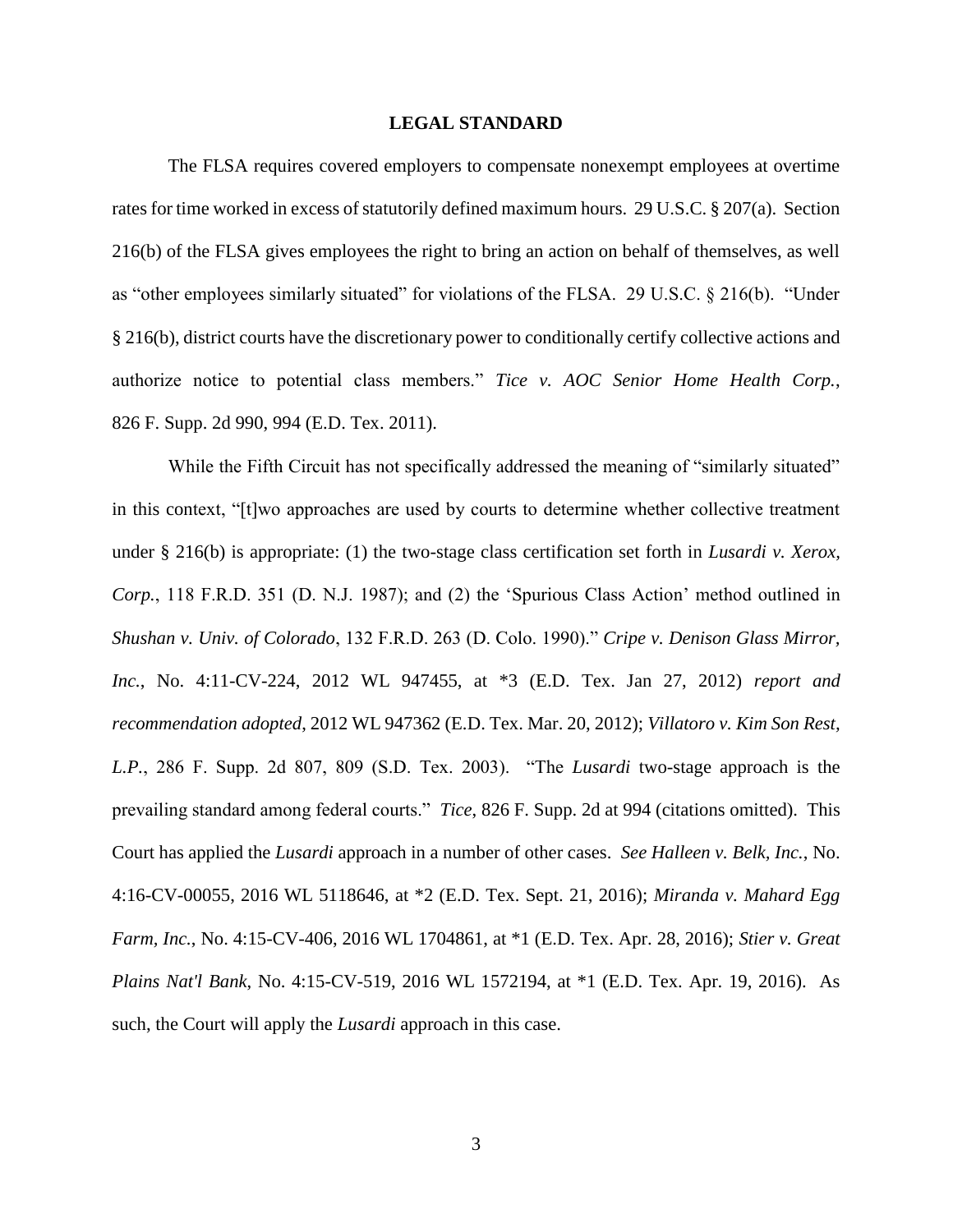Under *Lusardi*, "certification for a collective action under § 216(b) is divided into two stages: (1) the notice stage; and (2) the merits stage." *Id.* "At the notice stage, the district court makes a decision—usually based only on the pleadings and any affidavits which have been submitted—whether notice of the action should be given to potential class members." *Mooney v. Aramco Servs. Co.*, 54 F.3d 1207, 1213-14 (5th Cir. 1995), *overruled on other grounds by Desert Palace, Inc. v. Costa*, 539 U.S. 90 (2003). Because the Court has minimal evidence before it at this stage, "the determination is made using a fairly lenient standard requiring nothing more than substantial allegations that the putative class members were victims of a single decision, policy or plan." *Tice*, 826 F. Supp. 2d at 995. "Notice is appropriate if the court concludes that there is 'some factual nexus which binds the named plaintiffs and potential class members together as victims of a particular alleged [policy or practice].'" *Allen v. McWane, Inc.*, No. 2:06-CV-158 (TJW), 2006 WL 3246531, at \*2 (E.D. Tex. Nov. 7, 2006). "If the first step [of the *Lusardi* approach] is satisfied, the court conditionally certifies a class; and the action proceeds as a collective action during discovery." *Sedtal v. Genuine Parts Co.*, No. 1:08-CV-413-TH, 2009 WL 2216593, at \*3 (E.D. Tex. July 23, 2009).

#### **ANALYSIS**

#### *Statute of Limitations*

The statute of limitations for an FLSA claim is two years, unless the violation was willful, in which case the limitations period is three years. 29 U.S.C. § 255(a). Under the FLSA, a violation is "willful" if the employer either "knew or showed reckless disregard for ... whether its conduct was prohibited by the statute." *Singer v. City of Waco, Tex*., 324 F.3d 813, 821 (5th Cir. 2003). If a Plaintiff alleges a willful violation of the FLSA, courts routinely grant conditional certification and "send notice to the putative class using a three-year statute of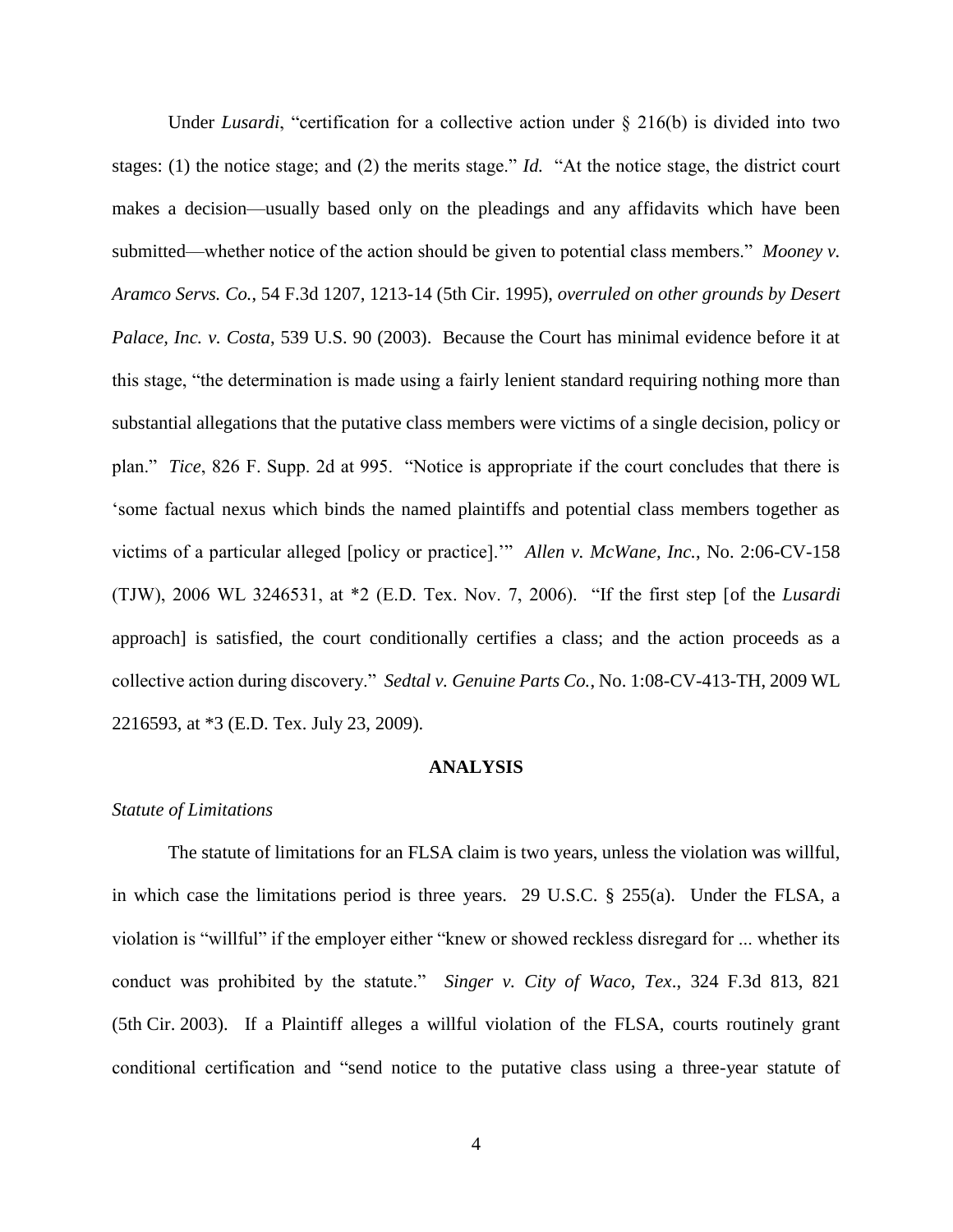limitations." *Page v. Crescent Directional Drilling*, L.P., No. 5:15-CV-193-RP, 2015 WL 12660425, at \*3 (W.D. Tex. Dec. 10, 2015) (citing *McPherson v. LEAM Drilling Sys.*, LLC, 4:14- CV-02361, 2015 WL 1470554, at \*15 (S.D. Tex. Mar. 30, 2015); *Rousseau v. Frederick's Bistro*, LTD, 5: 09-CV-651-XR, 2010 WL 1425599, at \*3 (W.D. Tex. Apr. 7, 2010)). "Whether Defendant acted willfully is a question of fact, and the Court will not make a determination on that question before discovery has been completed." *Id.* 

The Court finds that notice should be provided within the longer three-year statute of limitations. Plaintiff alleged that Defendant willfully violated the FLSA. *See* Dkt. #1 at ¶ 38. Defendant argues that a two-year statute of limitation applies because Plaintiff has not shown that Defendant's alleged FLSA violation was willful. The cases Defendant cites finding no willful violations of the FLSA were decided through summary judgment or post-trial motions. *See Ojeda-Sanchez v. Bland Farms, LLC*, 499 F. App'x 897, 903 (11th Cir. 2012); *Switzer v. Wachovia Corp.*, No. CIV.A. H-11-1604, 2012 WL 3685978, at \*5 (S.D. Tex. Aug. 24, 2012); *Saxton v. Young*, 479 F. Supp. 2d 1243, 1254 (N.D. Ala. 2007). Discovery has not occurred in this case. The Court will not determine the factual question of whether Defendant acted willfully before discovery is completed. "The consequences of sending notice to too few potential plaintiffs are high, as the FLSA's statute of limitations continues to run on each individual's claim until they file their written consent to join the collective action with the court . . . By contrast, the consequences of sending notice to too many potential plaintiffs can be remedied – a class may be decertified." *Page*, 2015 WL 12660425, at \*3.

## *Policy Requiring Off-the-Clock Overtime*

Plaintiff argues Defendant had a policy of requiring Processors to work in excess of 40 hours per week and did not pay Processors for all hours worked. Plaintiff and nine opt-in Plaintiffs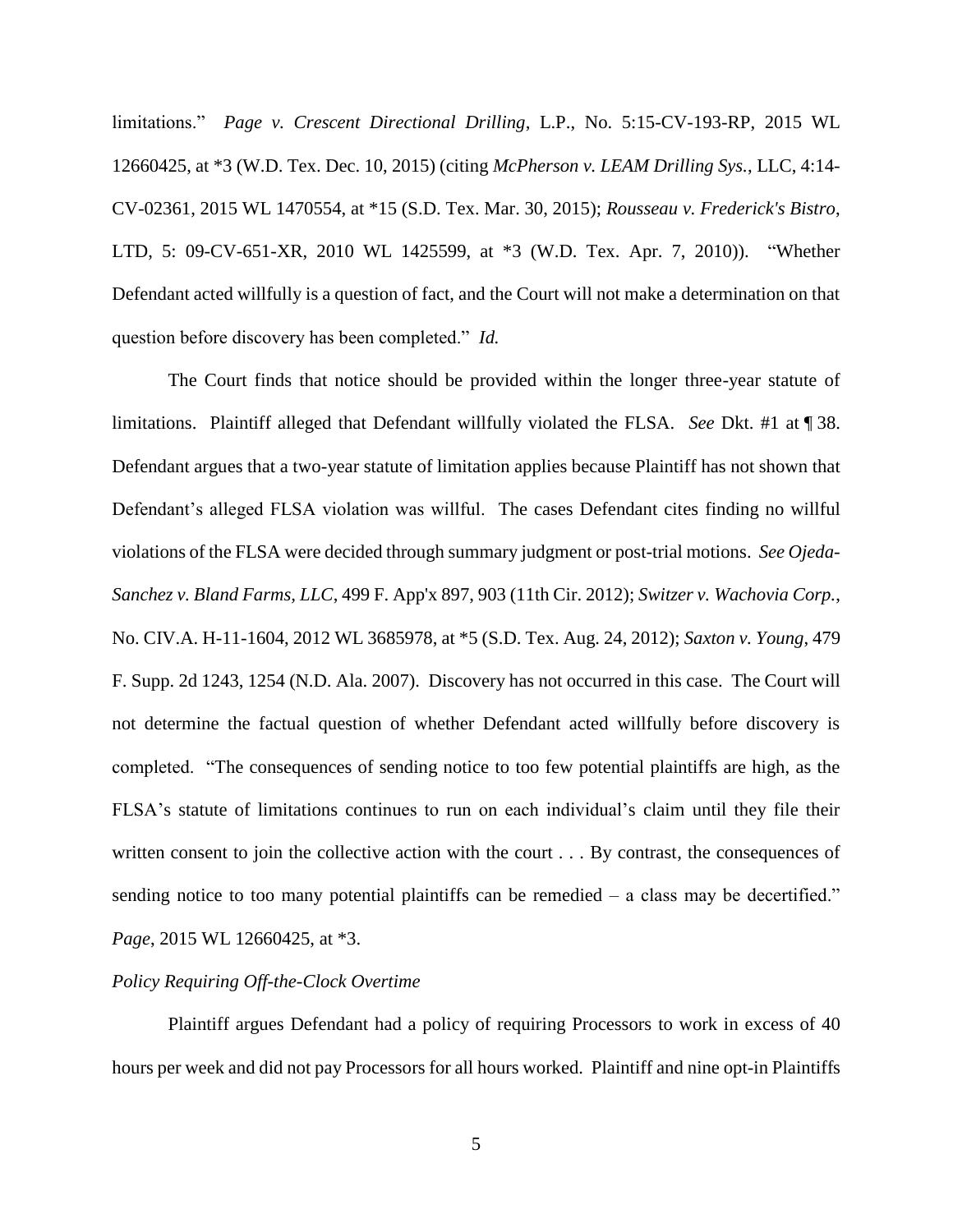state that their managers told them not to report overtime hours.

Plaintiff has satisfied the lenient *Lusardi* standard requiring nothing more than substantial allegations that the putative class members were victims of a single decision, policy, or plan. Plaintiff and opt-in Plaintiffs here sufficiently alleged that they were victims of a similar plan under which they did not receive overtime compensation because managers told them not to report overtime hours. *See Tice*, 826 F. Supp. 2d at 996 (granting conditional certification where all Plaintiffs claimed that they were required to work overtime without appropriate compensation); *Foraker v. Highpoint Sw*.*, Servs., L.P.*, No. CIV.A. H-06-1856, 2006 WL 2585047, at \*4 (S.D. Tex. Sept. 7, 2006) (granting conditional certification because "Plaintiffs' claim [was] fundamentally that they routinely worked in excess of forty hours per week, that they did not receive any overtime pay, and that [Defendant's] practice or policy of failing to pay overtime affected the proposed class members in exactly the same way.").

Defendant argues that its policies did not permit non-exempt employees to work overtime off the clock and that it paid non-exempt employees for any overtime worked, even if unauthorized. Defendant cites a number of cases to support its argument that "where, as here, the Plaintiff's alleged company-wide policy is merely evidence of one or more malfeasant managers, Courts routinely deny conditional certification." However, these cases are distinguishable. In *Hickson v. U.S. Postal Serv.*, No. 5:09CV83, 2010 WL 3835887, at \*13 (E.D. Tex. July 22, 2010), *report and recommendation adopted*, No. 5:09CV83, 2010 WL 3835885 (E.D. Tex. Sept. 28, 2010), the court held that conditional certification was not appropriate because Plaintiffs had alleged at least four different practices that violated the FLSA, "making the individual circumstance of each worker too particularized to warrant collective certification." Here, all ten declarations Plaintiff submitted from Processors in Texas, Washington, and Colorado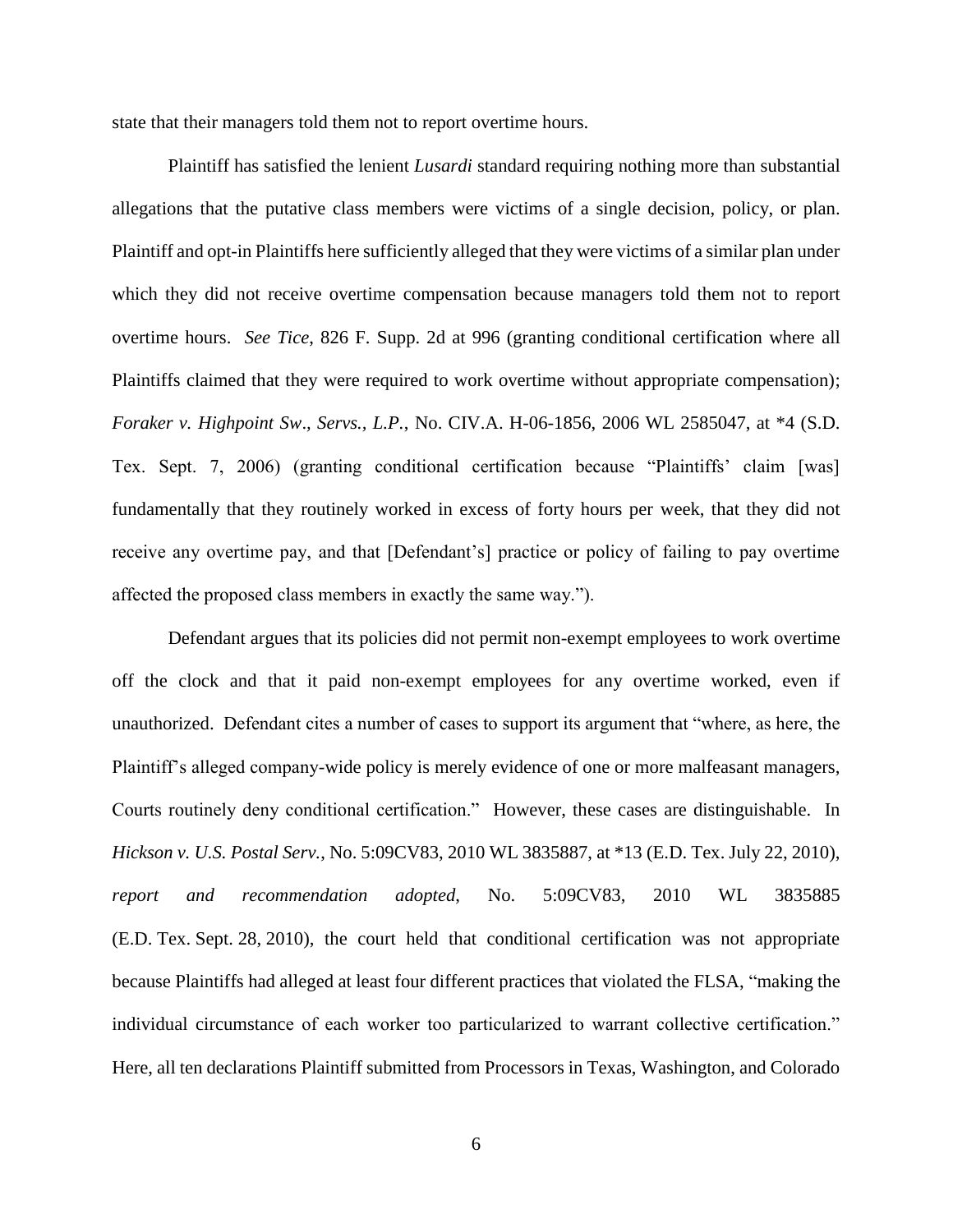state that Processors' managers told them not to report all overtime hours worked during a week.

Similarly, in *Richardson v. Wells Fargo Bank, N.A*., No. 4:11-CV-00738, 2012 WL 334038, at \*4 (S.D. Tex. Feb. 2, 2012), the court found two allegations of managers explicitly telling employees to work off the clock were "insufficient to warrant the complex, enormous, nationwide class that Plaintiffs request." In that case, the proposed class consisted of bankers from thousands of banking locations nationwide. *Id.* Here, at least ten individuals who worked in seven of Defendant's offices have alleged that their managers explicitly told them not to record overtime hours. Unlike in *Richardson* where the proposed class consisted of thousands of banks nationwide, here, Defendant had seventy-six offices nationwide. In the remaining cases Defendant cites, Plaintiffs produced no evidence that other individuals had demonstrated interest in joining the lawsuits. *See Coca v. Big Bang Enters., Inc.*, No. CV 4:14-2122, 2015 WL 12532479, at \*3 (S.D. Tex. Apr. 14, 2015); *Carey v. 24 Hour Fitness USA, Inc.*, No. CIV.A. H-10-3009, 2012 WL 4857562, at \*3 (S.D. Tex. Oct. 11, 2012).

Defendant further objects to the declarations Plaintiff submitted as conclusory allegations that are inadmissible because they lack foundation. In their declarations, opt-in Plaintiffs state that based upon their experience and observations working for Defendant, they understand other Processors were subject to the same pay policies and practices of not receiving overtime. At this stage, it is reasonable to infer that opt-in Plaintiffs had personal knowledge of the employment conditions of other Processors based on their own observations and experiences during their employment. *See Lee v. Metrocare Servs.*, 980 F. Supp. 2d 754, 764 (N.D. Tex. 2013).

There is thus sufficient evidence of a common policy to satisfy the lenient first stage of *Lusardi.*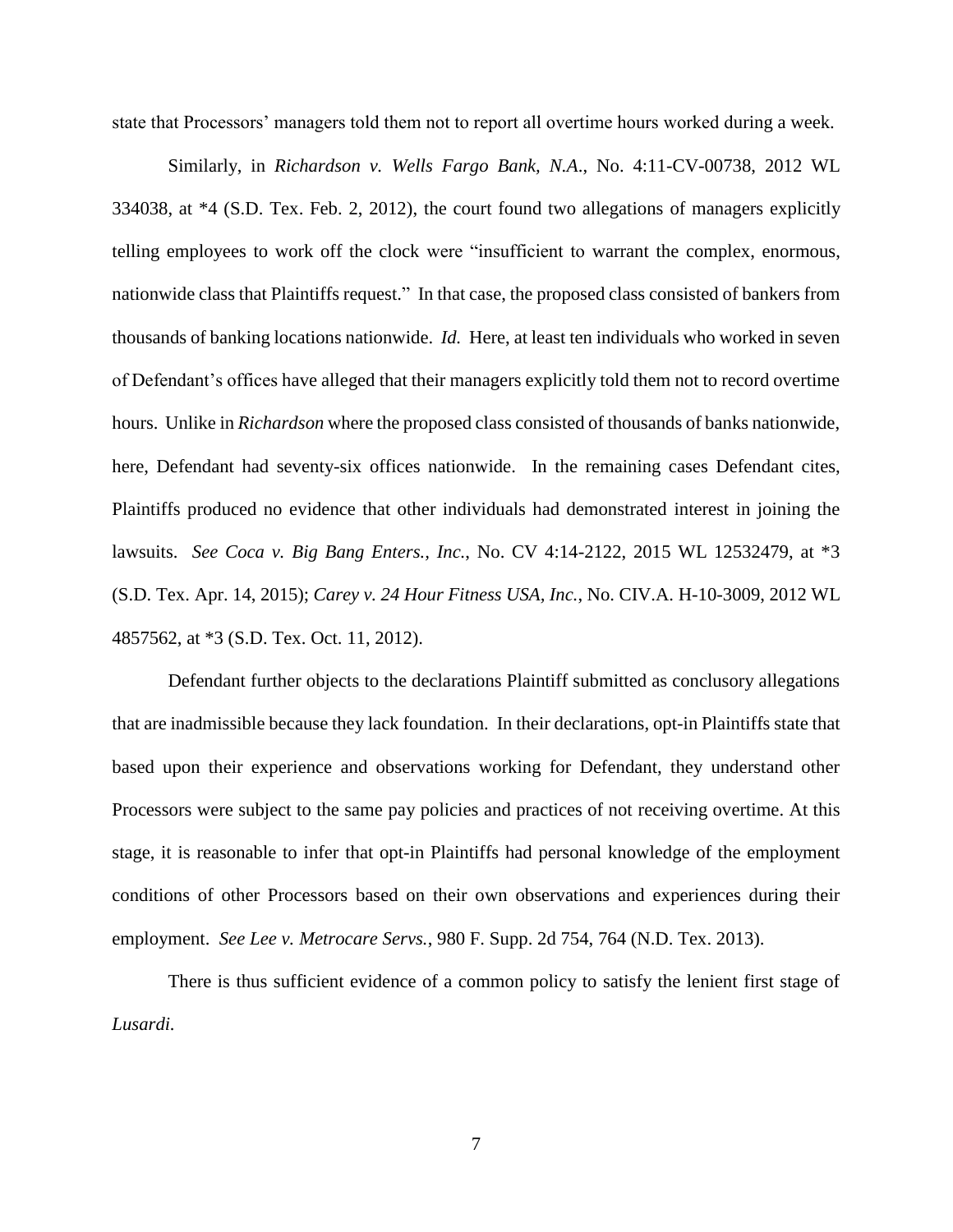#### *Non-Discretionary Bonuses*

Defendant does not oppose conditional certification for Processors who received loan file bonuses that were not included in their regular rate of pay for overtime calculation purposes. Plaintiff's proposed notice to Processors includes notice to these individuals.

## **CONCLUSION**

The Court finds that Plaintiff has come forward with sufficient evidence to warrant conditional certification of a collective action and notice to potential class members. It is therefore ORDERED that Plaintiff's Motion for Notice and FLSA Conditional Certification (Dkt. #18) is hereby GRANTED.

It is further ORDERED, ADJUDGED AND DECREED that the Court conditionally certifies a class of Defendant's current and former employees that is described as follows and referred to herein as the "Workers":

All persons who were employed by Cobalt Mortgage, Inc., as "Processors," "Senior Processors," or other like mortgage processing employee within the United States at any time during the three-year period preceding the date of this Order.

It is further ORDERED, ADJUDGED AND DECREED that the Notice and Consent to Join Form presented to the Court as Exhibit M to Docket #18 is conditionally approved, subject to Plaintiff's insertion of the appropriate dates.

Defendant is ordered to produce the names, last known addresses, and email addresses ("Worker Information") of current and former Workers. Defendant shall provide the Worker Information in an electronic format within seven (7) days of the entry of this Order. Plaintiff's Counsel shall send the Notice and Consent Form to the Workers within seven (7) days after Defendant provides the Worker Information to Plaintiff's counsel. The Court authorizes Plaintiff to immediately issue the Notice and Consent Form to those individuals whose names are being